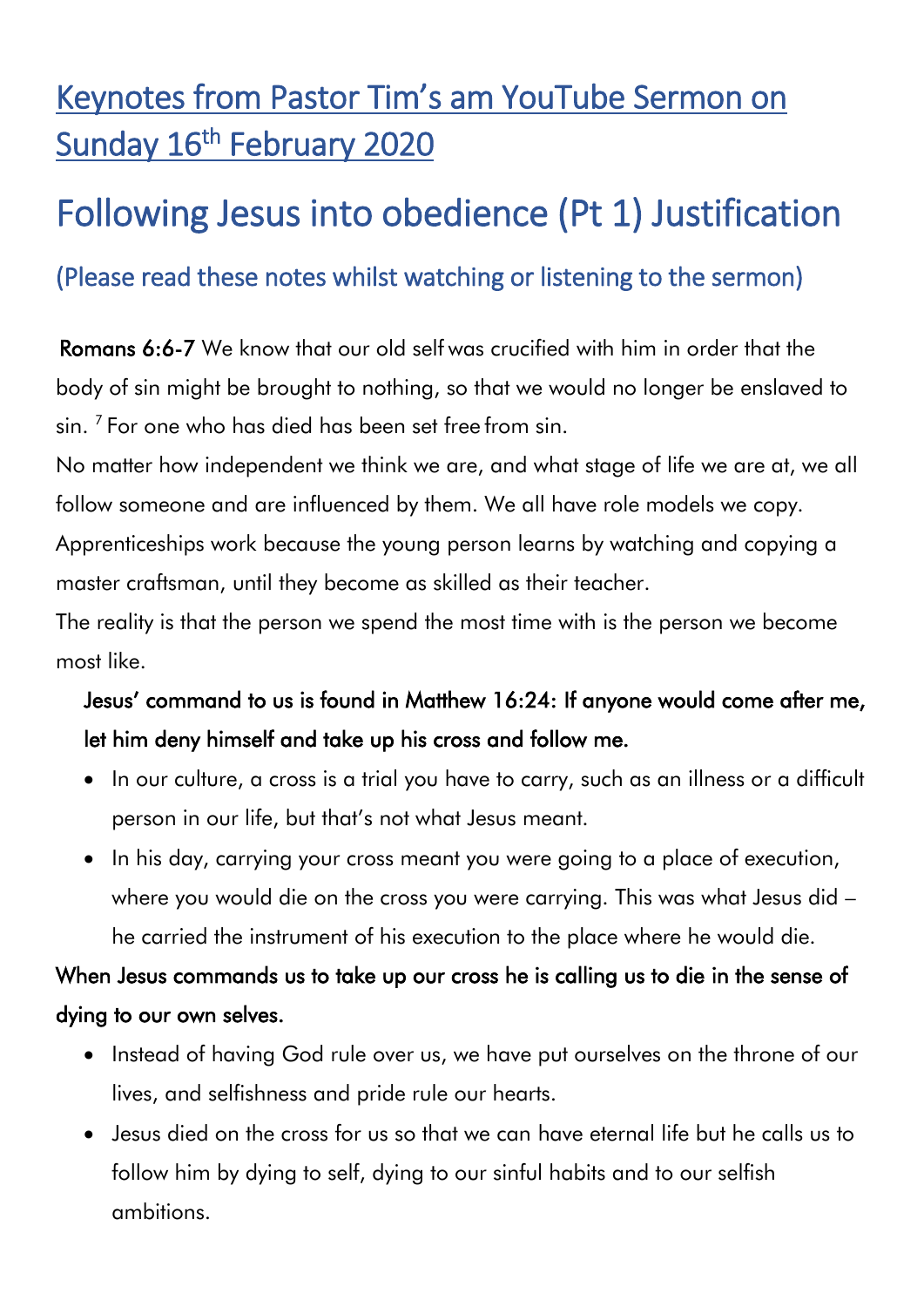To follow Jesus means to follow him into a life of obedience to God the Father – a life he models for us and enables us to live.

- The righteousness that commends us to God is the righteousness of Jesus, which becomes ours when we trust in Jesus.
- We don't work to make ourselves right with God rather we trust Jesus to make us right with God.
- All this is an act of God's grace. **Romans 15:19-20** For as by the one man's disobedience the many were made sinners, so by the one man's obedience the many will be made righteous. <sup>20</sup> Now the law came in to increase the trespass, but where sin increased, grace abounded all the more,

#### Grace triumphed over sin and the result was eternal life for all who trust in Jesus.

Some might say if that's true, then it doesn't matter how I live but to think like this means you haven't understood the Gospel, and worse, you aren't really saved.

- Paul responds to this in Romans 6:1-2 What shall we say then? Are we to continue in sin that grace may abound? <sup>2</sup> By no means! How can we who died to sin still live in it?
- We have died to sin. Paul show us that we are united to Christ, so died with him.
- That death was a dying to sin.

Romans 6:3-5 Do you not know that all of us who have been baptized into Christ Jesus were baptized into his death? <sup>4</sup> We were buried therefore with him by baptism into death, in order that, just as Christ was raised from the dead by the glory of the Father, we too might walk in newness of life.<sup>5</sup> For if we have been united with him in a death like his, we shall certainly be united with him in a resurrection like his

## It is faith that unites us to Christ – not intellectual agreement with the facts about Jesus.

Faith agrees that:

Jesus is both God and man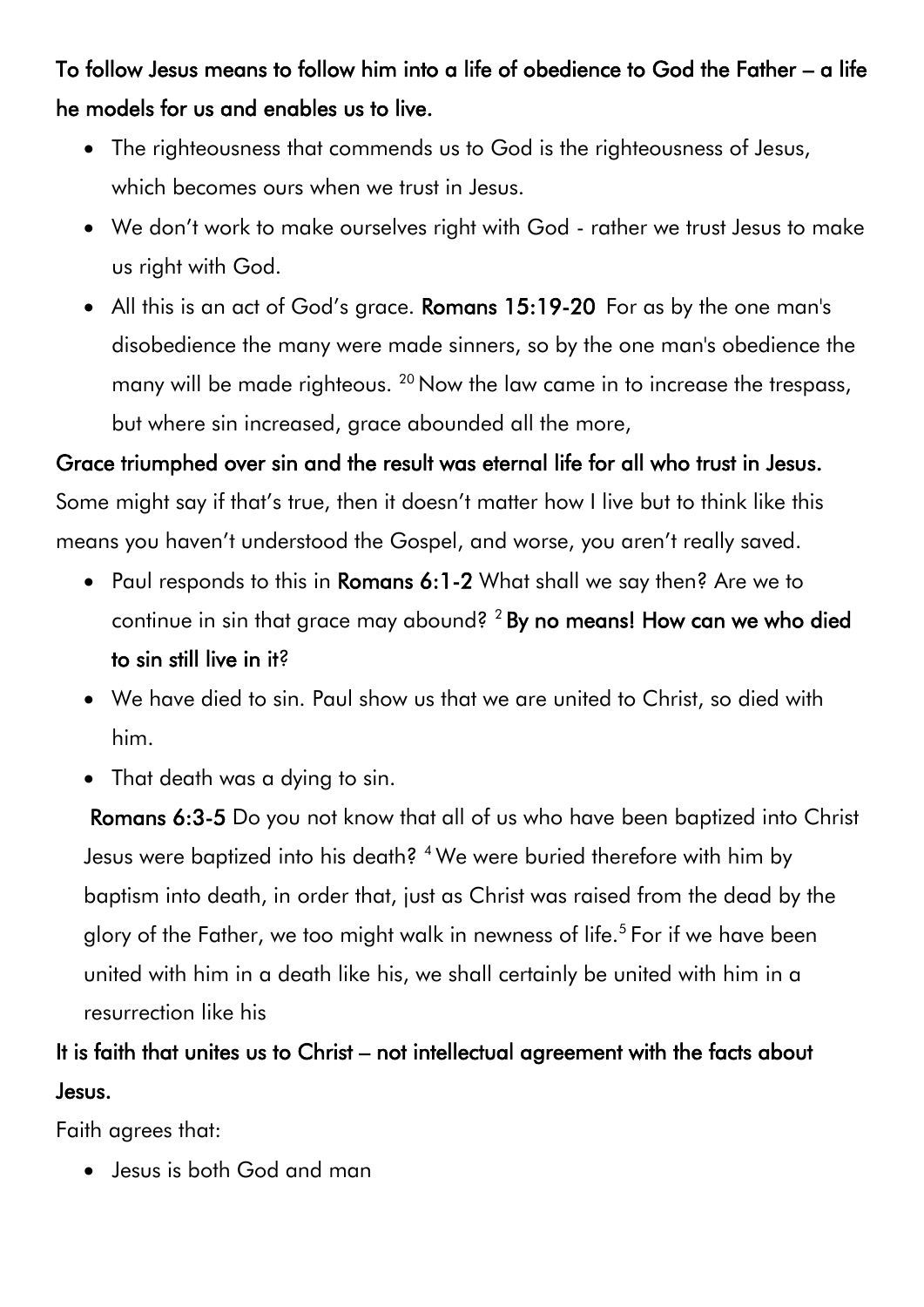- He lived a perfect life and died as a substitute for us, taking our sin and guilt on himself
- He rose from the dead with a real resurrection body and ascended back into heaven to sit on the throne of God
- He will return to this earth in power and glory to bring all things to an end

### More than that, however, faith unites us to Jesus so that:

- He comes to dwell in us by his Spirit, and we dwell in him
- The life he lives, we now live
- We are in a very real and spiritual union with him, where our lives are wholly bound to his

## To follow Jesus means to follow him in a life of obedience to the Father.

### What did Jesus' life of obedience look like?

1. Jesus obeyed his Father by coming to this earth.

John 8:42 Jesus said to them, "If God were your Father, you would love me, for I came from God and I am here. I came not of my own accord, but he sent me.

- The religious leaders question who Jesus' Father is. Jesus responds by showing them that if they really knew God, they would love him (Jesus). This is a test for us too. If we love Jesus, then it is an evidence that we really know God and have eternal life.
- Jesus shows them that God the Father sent him (v42 above), having agreed in eternity to save a people chosen by God. God is holy and does burn with righteous anger against sin, but at the same time he is a God who loves those same sinners, and out of that love, he sends the Son for us.
- Out of love for the Father and love for us, Jesus obeyed his Father by coming to the earth.

### 2. Jesus obeyed his Father by speaking his Father's words

John 12:49-50 For I have not spoken on my own authority, but the Father who sent me has himself given me a commandment—what to say and what to speak. <sup>50</sup> And I know that his commandment is eternal life. What I say, therefore, I say as the Father has told me."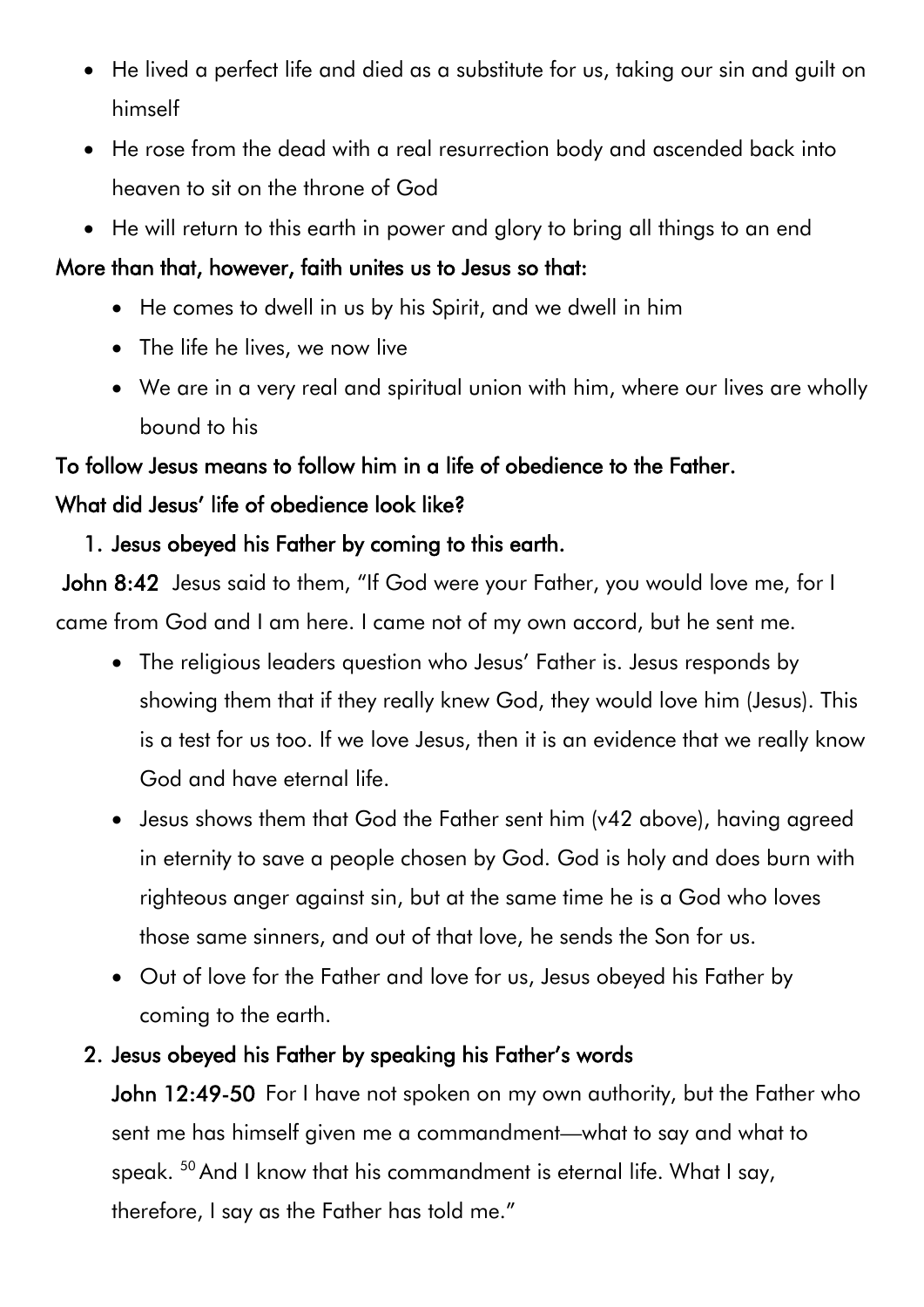- Jesus heard what the Father wanted him to say and obeyed the Father by speaking the exact words.
- That cost him his life. People were happy to accept his miracles, but were offended by his words. John 10:33 The Jews answered him, "It is not for a good work that we are going to stone you but for blasphemy, because you, being a man, make yourself God."

### 3. Jesus obeyed his Father by fulfilling all scripture

- Everything about Jesus' life on earth was written beforehand in the Old Testament. They prophesied that he would be: born of a woman; both God and man; despised and rejected by us; a saviour from sin; raised to life; exalted in heaven.
- In the gospels we see that he lived out that narrative with intentionality.

### 4. Jesus obeyed his Father by dying on the cross

- He knew it would involve intense physical suffering being beaten, nailed to a cross and left to die an agonising death.
- He knew it would involve intense spiritual suffering experiencing for the first time human guilt as our sin was put to his account, and then knowing the just wrath of a holy God.

His obedience comes into sharpest focus in the cross when he set his face towards Calvary and out of love for the Father, obediently lifts the cross carrying it to the place of execution.

#### What does all this mean for us?

- We have a righteousness that commends us to God the Father. Jesus' life of obedience was the life we should have lived but haven't.
- Because of our failure to obey God, what we deserve is to feel the weight of our guilt for all eternity under the righteous wrath of a holy God.
- Jesus experienced all that for us though he had done no wrong, he was punished in our place.
- We stand forgiven at the cross because our sin has been removed from us when we trust in Jesus.